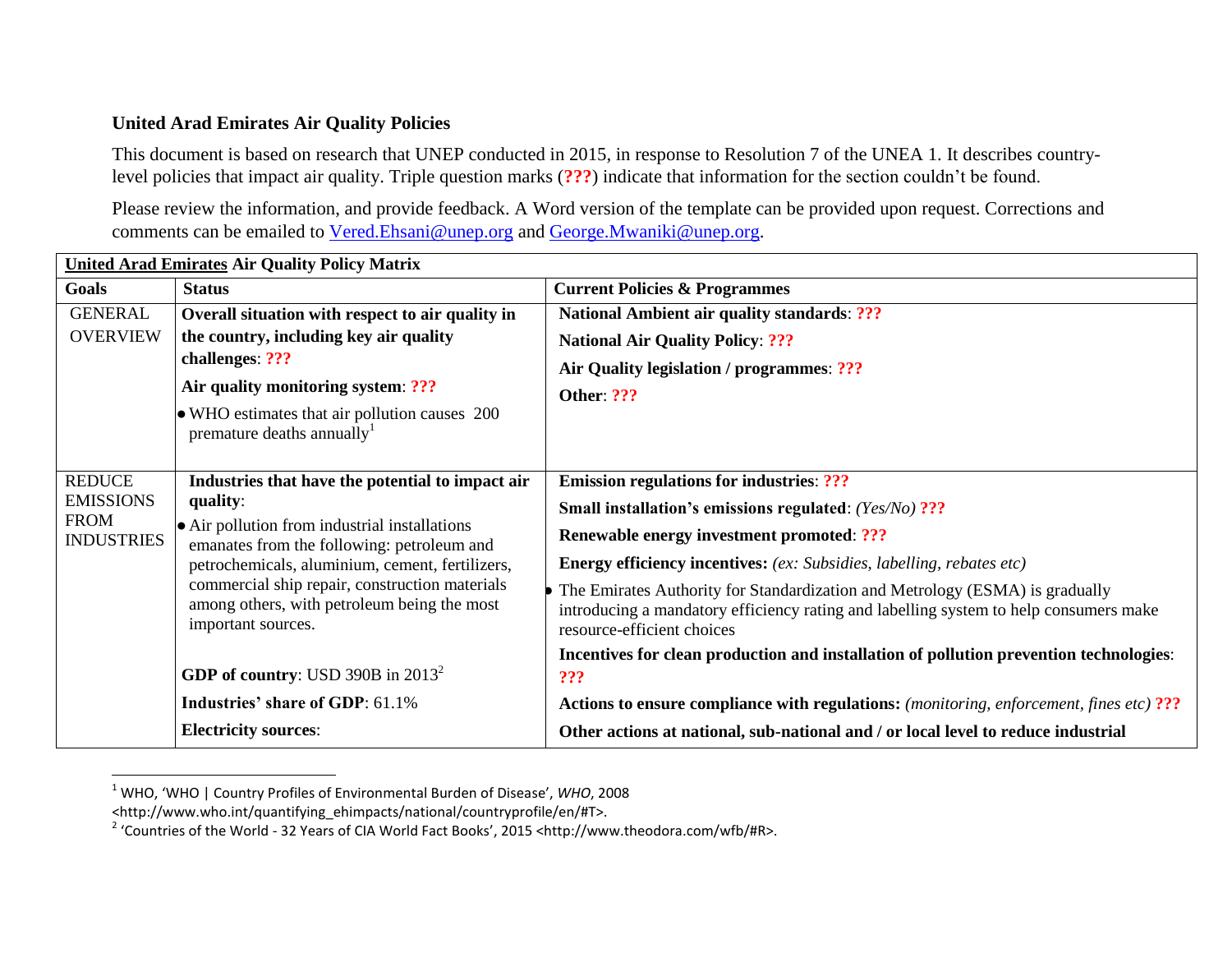|                                                                      | • The energy sector is the leading source of air<br>pollutants<br>$\bullet$ 100% of the installed electricity generating                                                                                                                                                                                       | emissions: (can include incentives to move industries to less populated areas here) ???<br>• The UAE has succeeded in radically reducing flaring of natural gas from the oil and gas<br>industry since the 1990s and its policy is shifting from minimal flaring to zero-tolerance.<br>The Abu Dhabi National Oil Company (ADNOC) group aims to eliminate routine flaring<br>and had reduced flaring by 76.4% in 2013 compared to 1995 levels.<br>• Kuwait aims for 5% of total electricity supply from renewable energy by 2020.<br>Dubai Aluminum (Dubal) and Emirates Aluminum (Emal), which were merged into<br>Emirates Global Aluminum (EGA) in 2013, introduced a co-generation and combined<br>cycle configuration in their power stations, achieving 46-48% thermal efficiency |
|----------------------------------------------------------------------|----------------------------------------------------------------------------------------------------------------------------------------------------------------------------------------------------------------------------------------------------------------------------------------------------------------|-----------------------------------------------------------------------------------------------------------------------------------------------------------------------------------------------------------------------------------------------------------------------------------------------------------------------------------------------------------------------------------------------------------------------------------------------------------------------------------------------------------------------------------------------------------------------------------------------------------------------------------------------------------------------------------------------------------------------------------------------------------------------------------------|
|                                                                      | capacity (23.25 million KW in 2010) is generated<br>from fossil fuel.<br>• The industrial sector contributes over half to the<br>primary energy consumption.<br><b>Others</b><br>• Industrial emissions are the most important                                                                                 |                                                                                                                                                                                                                                                                                                                                                                                                                                                                                                                                                                                                                                                                                                                                                                                         |
|                                                                      | emission sources of PM, VOCs and SO2<br>• Industry contributes of GDP, which stood at<br>• The oil and gas industry accounts for more than<br>25% of the GDP                                                                                                                                                   |                                                                                                                                                                                                                                                                                                                                                                                                                                                                                                                                                                                                                                                                                                                                                                                         |
|                                                                      | • Booming economic growth across the U.A.E. has<br>led to massive increases in the demand for<br>electricity. Current estimates suggest that the<br>domestic demand will more than double by 2020.                                                                                                             |                                                                                                                                                                                                                                                                                                                                                                                                                                                                                                                                                                                                                                                                                                                                                                                         |
|                                                                      | • A study examined the impact of thermal bridging<br>effect on the building's energy consumption, and<br>found that appropriate external wall insulation<br>strategies alone can save up to 30% of energy <sup>3</sup> .                                                                                       |                                                                                                                                                                                                                                                                                                                                                                                                                                                                                                                                                                                                                                                                                                                                                                                         |
| <b>REDUCE</b><br><b>EMISSIONS</b><br><b>FROM</b><br><b>TRANSPORT</b> | Key transport-related air quality challenges:<br>(ex: vehicle growth, old fleet, dirty fuel, poor<br>public transport etc)<br><b>• Transport in UAE relies heavily on roads, with</b><br>use of private cars being the most dominant mode<br>of transport.<br>• Vehicle exhaust emissions are the next biggest | Vehicle emission limit: (Euro rating) verify                                                                                                                                                                                                                                                                                                                                                                                                                                                                                                                                                                                                                                                                                                                                            |
|                                                                      |                                                                                                                                                                                                                                                                                                                | Vehicle emission standards exits                                                                                                                                                                                                                                                                                                                                                                                                                                                                                                                                                                                                                                                                                                                                                        |
|                                                                      |                                                                                                                                                                                                                                                                                                                | Vehicle emission strictly enforced during licensing                                                                                                                                                                                                                                                                                                                                                                                                                                                                                                                                                                                                                                                                                                                                     |
|                                                                      |                                                                                                                                                                                                                                                                                                                | <b>Fuel Sulphur content:</b> (in ppm):                                                                                                                                                                                                                                                                                                                                                                                                                                                                                                                                                                                                                                                                                                                                                  |
|                                                                      |                                                                                                                                                                                                                                                                                                                | Diesel sulphur content is regulated at 5000ppm, but the dominant diesel in the market has a<br>sulphur content of 50 and $350$ ppm <sup>6</sup>                                                                                                                                                                                                                                                                                                                                                                                                                                                                                                                                                                                                                                         |
|                                                                      |                                                                                                                                                                                                                                                                                                                | Fuel Lead content: All vehicles use lead free gasoline.                                                                                                                                                                                                                                                                                                                                                                                                                                                                                                                                                                                                                                                                                                                                 |

 3 'Reegle - Clean Energy Information Gateway', *Reegle - Clean Energy Information Gateway* <http://www.reegle.info> [accessed 22 September 2015].